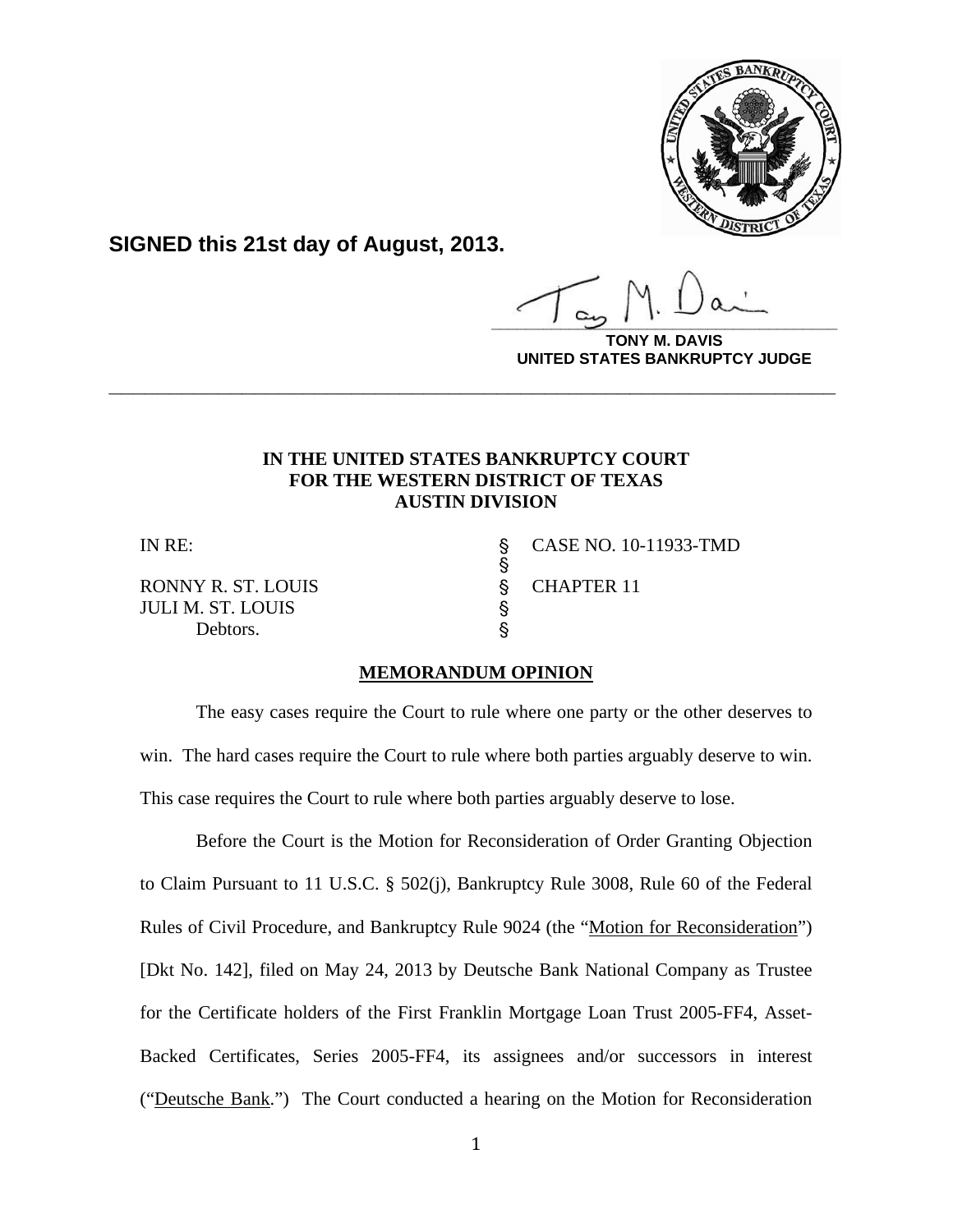on July 8, 2013 ("the Hearing") and, at the conclusion of the Hearing, asked the parties to file post-hearing briefs. The Court has considered the history of this case, the pleadings, the evidence and arguments presented at the Hearing, and the relevant case law. For the reasons stated in this Memorandum Opinion, the Court will GRANT the Motion for Reconsideration.

## **I. FACTS**

Nearly four years ago, Ronny and Juli St. Louis (the "Debtors") filed a case under Chapter 13 of the bankruptcy code, case number 09-12823. That case was converted to a case under Chapter 11 on December 2, 2009, and dismissed on June 15, 2010 for failure to file monthly operating reports. On July 12, 2010, approximately one month later, the Debtors filed this case under Chapter 11 without the required schedules and statements. More than a month later, the Debtors filed their schedules and statements. On Schedule D, the Debtors listed two debts secured by liens on property located at 1189 Great Falls Avenue, NW, Port Charlotte, FL that are in favor of First Franklin Loan Services c/o Home Loan Servicing ("Home Loan"). The first claim is scheduled in the amount of \$165,000. The second claim is scheduled at \$45,000. The Debtors did not mark these claims as disputed.

In September 2010, Home Loan, as mortgage servicer, filed two claims on behalf of "First Franklin Financial Corporation, its successors and/or assigns." The first claim, number 23, is for \$47,155.22. The second claim, number 24, is for \$201,968.45. Both claims were filed by Deanna L. Longo on behalf of Home Loan and indicate that payment should be sent to Home Loan at Home Loan Services, Inc. c/o Home Loan Services, Inc. PA9-150-01-01, 150 Allegheny Center, Pittsburgh, PA 15212 and that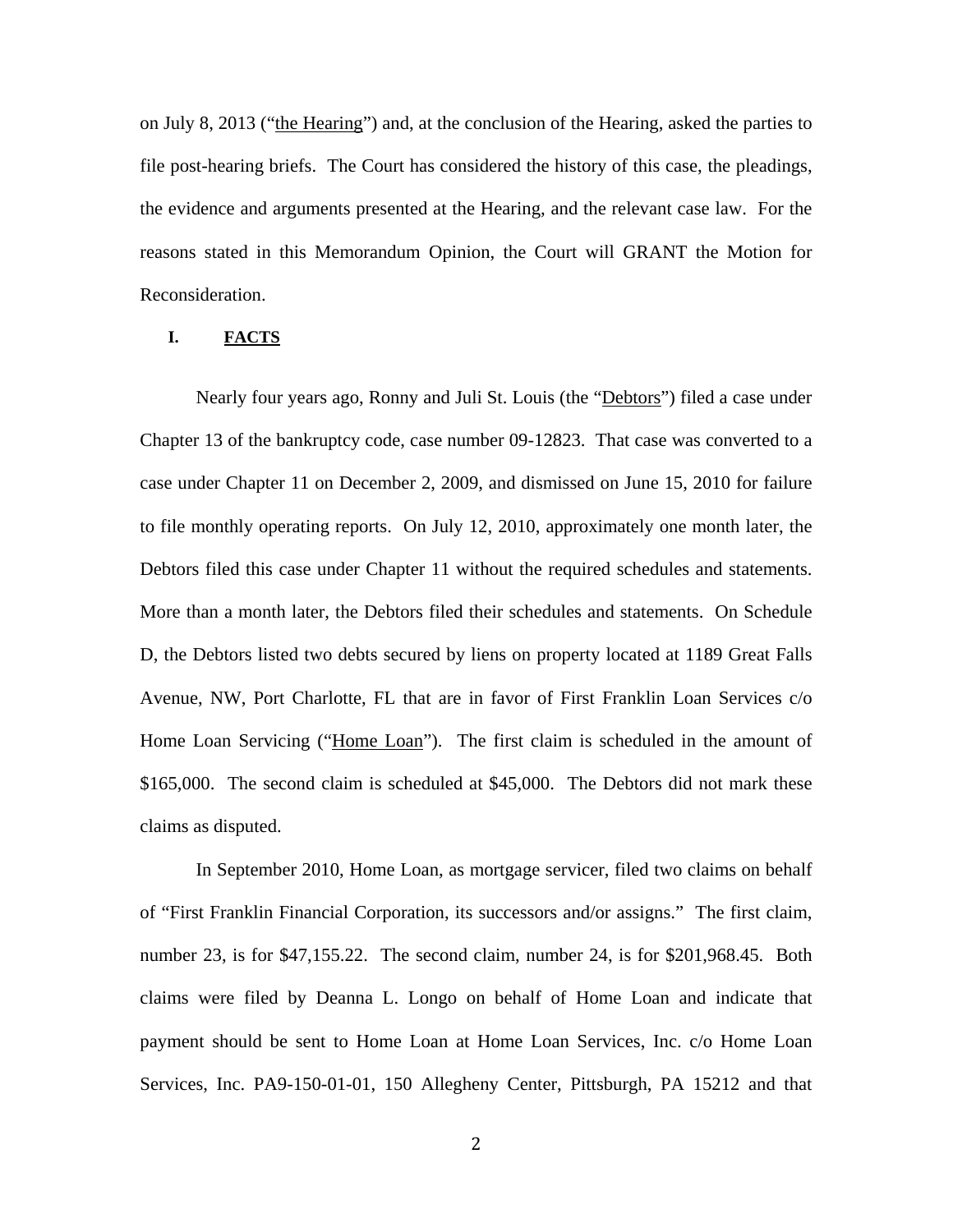notices should be sent to Balcom Law Firm, PC, 8584 Katy Freeway, Ste 305, Houston, Texas 77024.

On September 17, 2010, Deanna L. Longo on behalf of Deutsche Bank appeared in the bankruptcy case by filing a Motion for Relief from Stay. In the Motion for Relief from Stay, Deutsche Bank asserted that the Debtors had defaulted on their payments and that it lacked adequate protection [Dkt No. 36]. On October 7, 2010, the Debtors filed a response that asked for proof that Deutsche Bank was the actual owner and holder of the debt and offered to make payments of \$536.82 in escrow until ownership of the debt was determined [Dkt No. 42]. The docket does not reflect that a hearing on the Motion for Relief from Stay was ever held, no order on the Motion was entered, and there is no evidence that the Debtors set up the escrow.

On November 17, 2010, the United States Trustee (the "UST") filed a motion that sought dismissal of the case with prejudice because the Debtors failed to file a plan of reorganization within the 120 day exclusivity period, failed to pay their UST fees, and failed to file required monthly operating reports. The Debtors then filed a monthly operating report and a response to the Motion to Dismiss that asked for additional time to file a plan. On December 31, 2010, the Debtors filed their Plan and Disclosure Statement [Dkt Nos. 62, 63] and filed an Amended Chapter 11 Plan and an Amended Disclosure Statement on February 7, 2011 [Dkt Nos. 75, 76]. The Amended Plan treated the First Franklin claim in Class 10 as follows:

4.10.02 The Debtor shall have twenty-eight (28) days from the Effective Date to object to the claim of Deutsche Bank National Trust Company . . . . If the Debtor fails to object to the claim of Deutsche Bank, then Deutsche Bank shall be confirmed as the holder of the Class 10 Claim. If the Debtor does object to the Class 10 creditor, then the holder of the claim shall be determined by court order.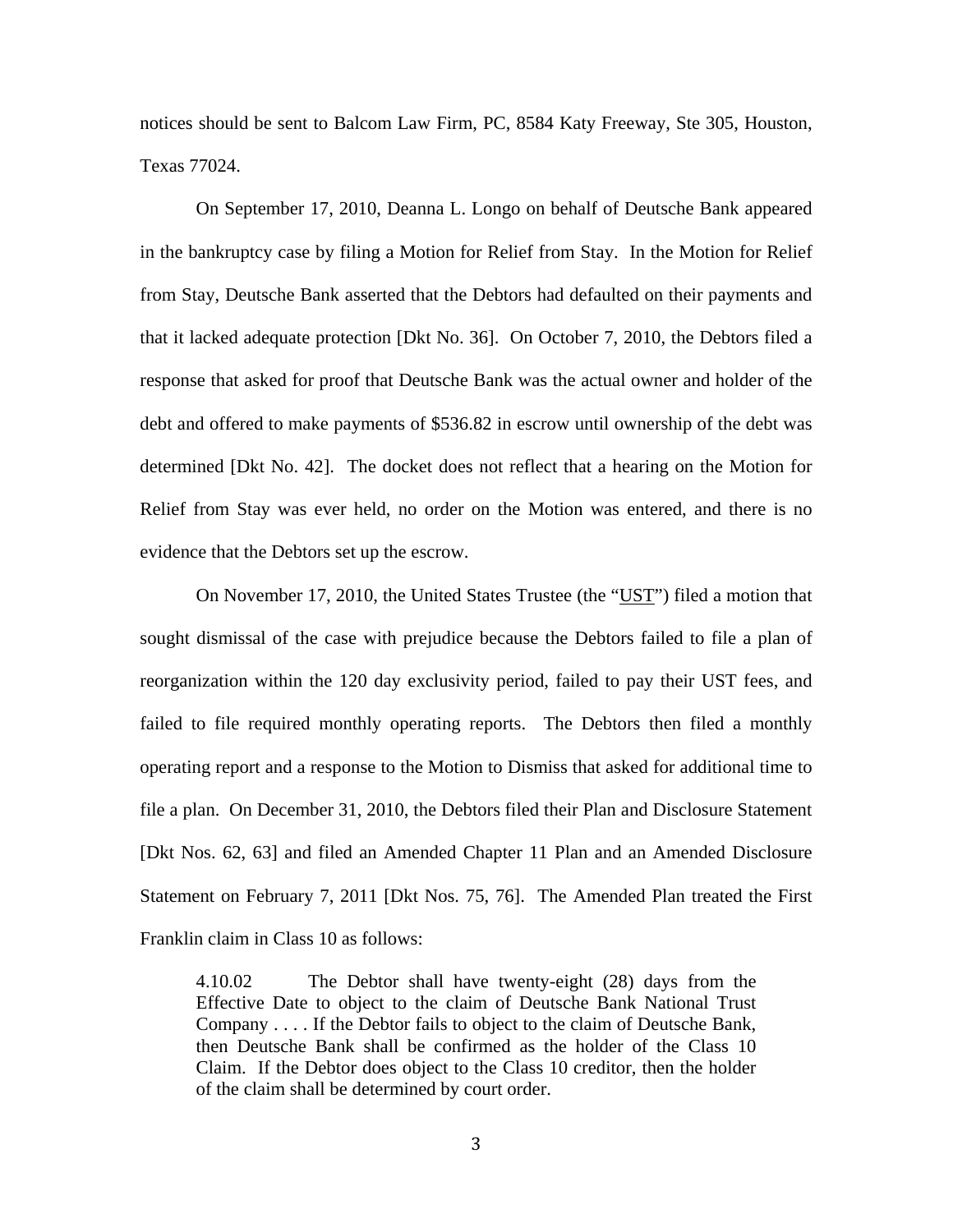4.10.03 The Class 10 Creditor shall receive either Option A, Option B or Option C as set forth below.

4.10.04 In the event that the Court allows the Class 10 claim and the Class 10 creditor votes to accept Option A or does not vote, the Class 10 creditor shall receive Option A. Under Option A, the Allowed Secured Claim of the Class 10 creditor shall be fixed at \$100,000. The balance of the claim shall be a Class 17 unsecured claim. Under Option A, the Class 10 creditor shall receive 180 equal monthly installments in the amount of \$536.82 based on a 360 month amortization and a 5% rate of interest with a balloon payment due after the conclusion of 180 months.

4.10.05 In the event that the Court allows the Class 10 claim and the Class 10 creditor votes to accept Option B or votes to reject the Plan, the Class 11 [sic] Creditor shall receive Option B in which the property secured by the Class 10 Claim shall be surrendered to the Class 11 [sic] creditor in full and final satisfaction of the Class 10 Claim.

4.10.06 In the event that the Court denies the Class 10 Claim, the mortgage against 1189 Great Falls shall be deemed satisfied and released.

4.10.07 The Class 10 creditor shall retain its liens until its Allowed Secured Claim has been satisfied unless its claim is denied.

On March 4, 2011, Cassandra J. Richey, on behalf of Deutsche Bank, filed a ballot and voted to accept the plan [Dkt No. 159-4]. The Court held a confirmation hearing and a hearing on the UST's Motion to Dismiss on March 14, 2011. At the hearing, the Court confirmed the Debtor's plan, which rendered the UST's motion moot.

On June 1, 2011, the Debtors timely filed their Objection to Claim of Home Loan Services as Mortgage Servicer (Claims 23 and 24) (the "Objection") with 21-day negative notice language [Dkt No. 98]. In their objection, the Debtors asked the Court to "deny" the claims because "the claims were filed by a party who did not demonstrate its authority to file the claim and because the claims do not establish that the purported claimant is the owner and holder of the claims." Significantly, the Objection did not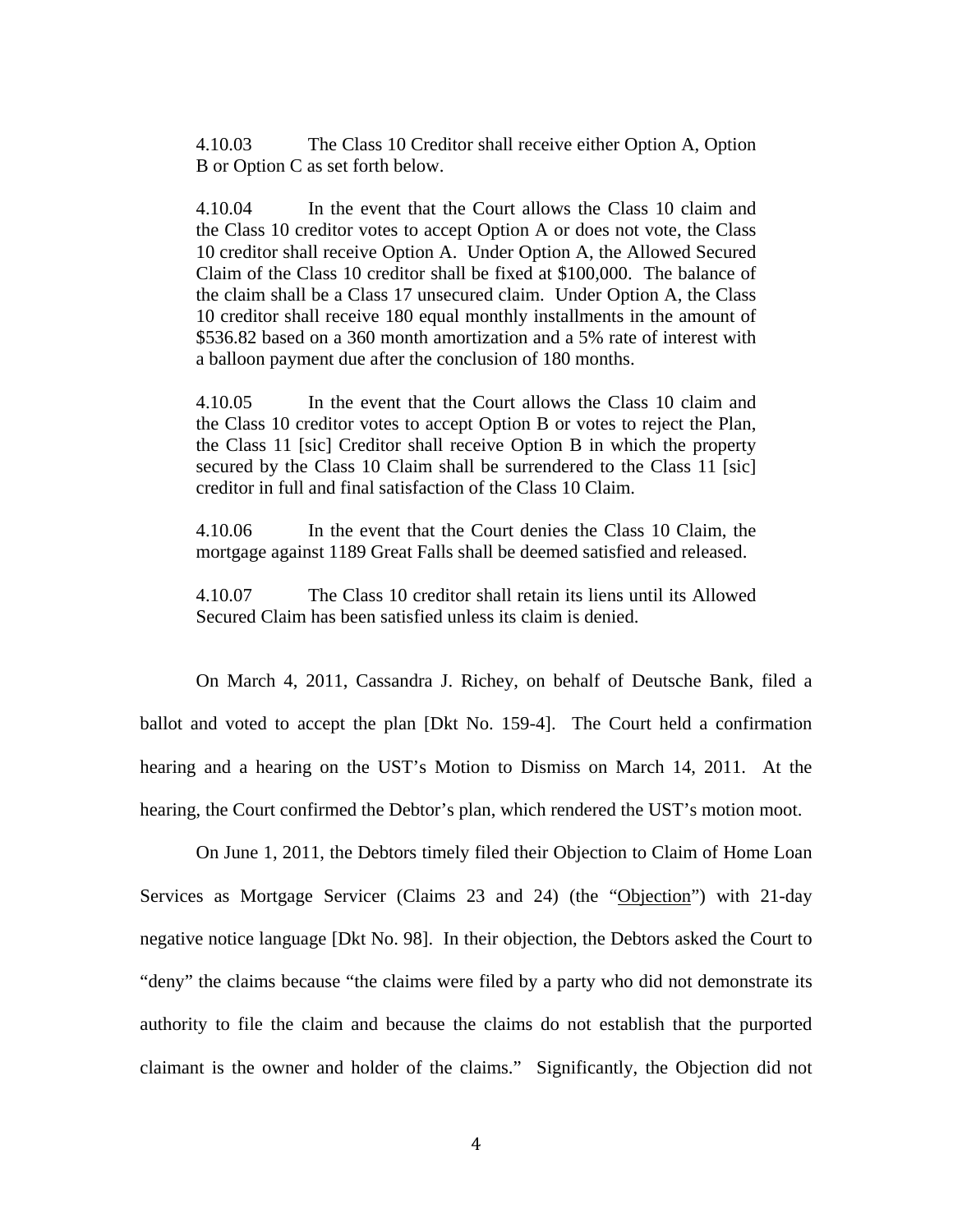request that the Court cancel or release the liens on the property. The Certificate of Service for the Objection indicated that the Debtors served:

- a. Deanna Longo, Balcom Law Firm, P.C., at West Memorial Park, 8584 Katy Freeway, suite 305, Houston, TX 77024;
- b. Home Loan Services, Inc. c/o Home Loan Services, Inc., PA9- 150-01-01, at 150 Allegheny Center, Pittsburgh, PA 15212;
- c. First Franklin, at 800 Concourse Parkway, suite 195, Maitland, FL 32751;
- d. First Franklin Financial Corporation, at 2150 North First Street, Suite 100, San Jose, CA 95131;
- e. Juli St. Louis; and the
- f. U.S. Trustee

However, the Debtors did not serve the Objection on Cassandra J. Richey, the attorney who voted to accept the plan. The Debtors also did not attach the proposed form of order as an exhibit to the Objection and there is no indication on the Certificate of Service that the proposed form of order was served with the Objection.

After the negative notice period ran, on July 5, 2011, the Court entered an order granting the Objection (the "Order") because no response was filed [Dkt No. 103]. In addition to denying the claim, as requested by the Objection, the Order states, "The Mortgages upon the Debtors' real property located at 1189 Great Falls Parkway, Port Charlotte, FL are hereby canceled and released." The Bankruptcy Noticing Center mailed the Order to Home Loan and sent the Order electronically to the Debtor [Dkt No. 104]. The Court takes judicial notice that the Court's Notice of Electronic Filing indicates that Deanna L. Longo and Sherrie Stockwell of the Balcom Law Firm were also served the Order electronically [Notice of Electronic Filing Receipt - Dkt No. 103].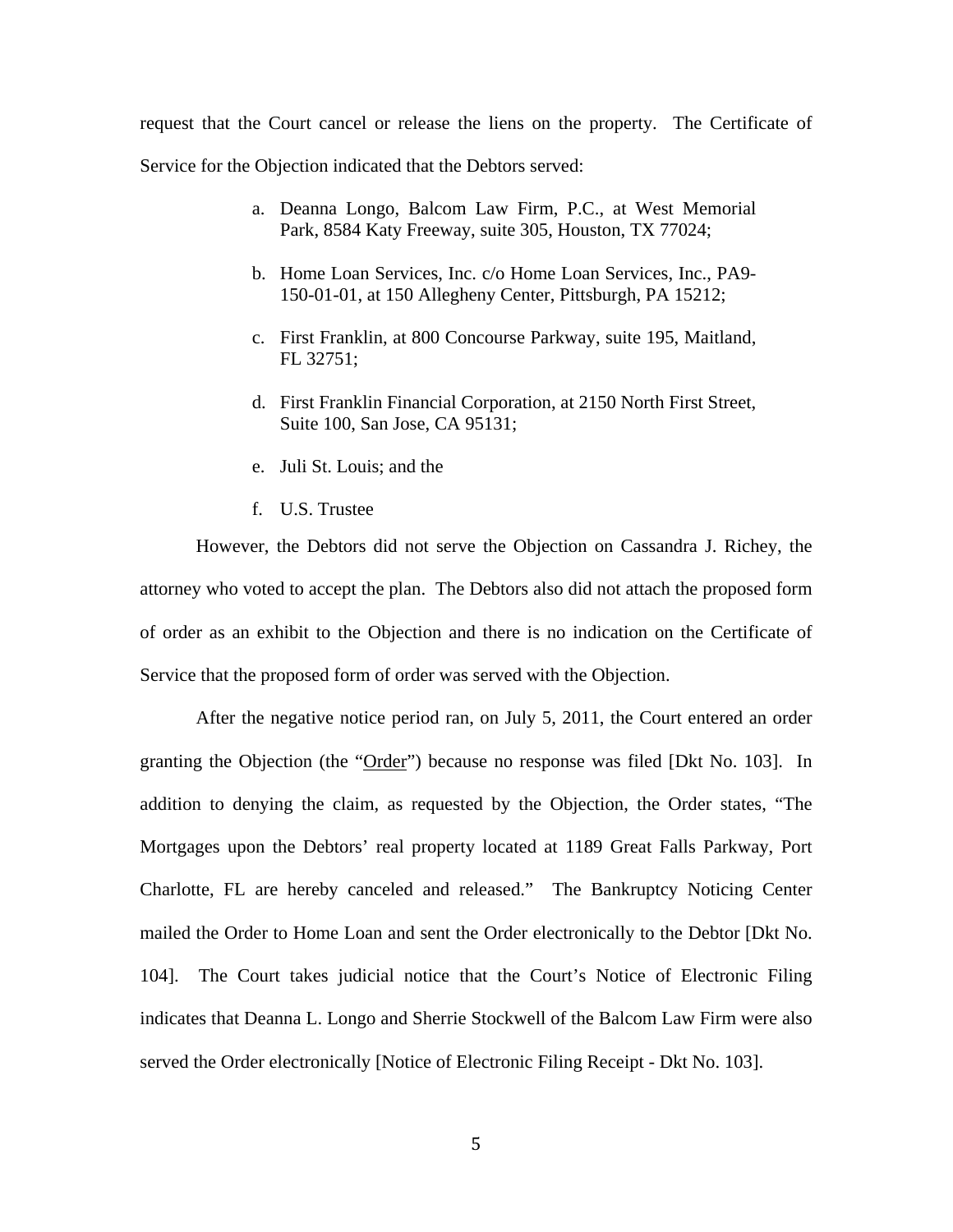Five months later, the UST filed a second Motion to Dismiss that argued the case should be dismissed because the Debtors: (1) failed to pay their UST fees; (2) failed to file post-confirmation reports; and (3) failed to make plan payments in accordance with the terms of their confirmed plan [Dkt No. 123]. In their response to the Motion to Dismiss, the Debtors stated that the fees had been paid and denied that they had failed to comply with the terms of the Amended Plan [Dkt No. 126]. The Debtors also filed several post-confirmation reports.

On February 19, 2013, the Court entered an Agreed Order and found a material default by the Debtors with respect to the Amended Plan. Specifically, the Agreed Order found that the Debtors' failure to make required plan payments, failure to timely file the required reports, and failure to timely pay UST fees was sufficient cause to dismiss or convert the case [Dkt No. 130]. The Agreed Order required the Debtors to: (1) file a comprehensive post-confirmation report; (2) provide bank statements to the UST if requested; (3) modify their plan; (4) remain current on the filing of all future postconfirmation reports; (5) and pay all UST fees. The Agreed Order further allowed to UST to file an Order Dismissing Case if the Debtors failed to comply with the terms of the Agreed Order and stated that the case would then be dismissed without further notice and hearing. Shortly thereafter, the Debtors timely filed their post-confirmation reports and modified plan.

On May 24, 2013, Deutsche Bank filed the subject Motion for Reconsideration, nearly two years after the Objection was filed. In the Motion for Reconsideration, Deutsche Bank asks the Court to reconsider the Order because: (1) the Objection made no mention of lien avoidance and was not filed with the proposed order; (2) Deutsche Bank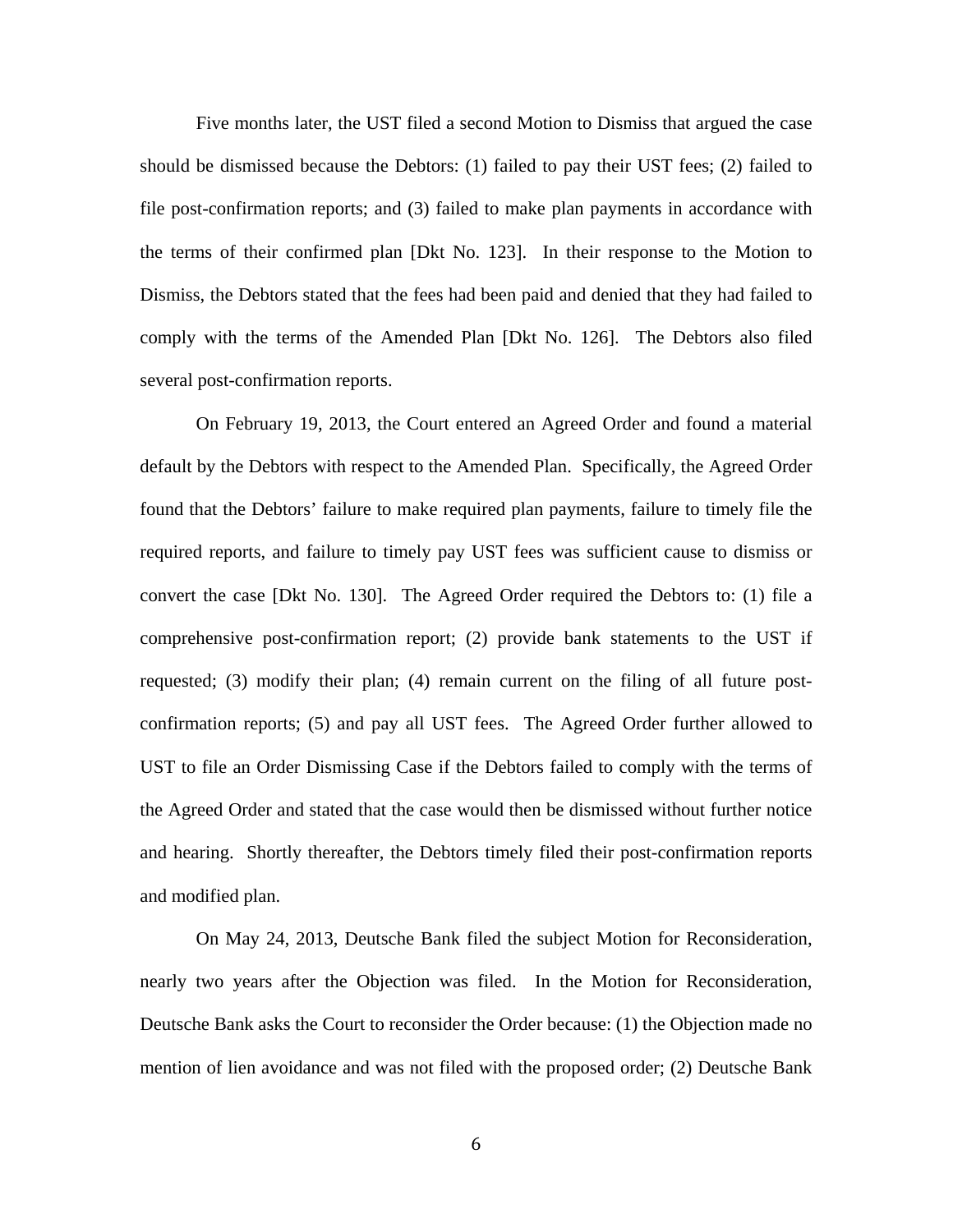was denied due process because the Order exceeded the scope of the Objection in that it included the lien avoidance language; and (3) the Order was never served on the Balcom Law Firm. Deutsche Bank also argues that the Court should set aside the Order because the alleged defects in the Proof of Claim can be cured and the Debtors should not get a windfall. In response, the Debtors argue that the Order should stand because the proposed order was served with the Objection and because the Balcom Law Firm received electronic notice of the Order when it was entered. The Debtors also argue that the motion should be denied because of undue delay. Finally, the Debtors argue that Deutsche Bank was served with the Amended Plan, which provided for lien avoidance if the Class 10 claim was denied.

On July 8, 2013, the Court held a hearing on the Motion for Reconsideration. At the Hearing, the Debtors' counsel testified that although he had no personal knowledge of whether the proposed order was served with the Objection, that it is his firm's practice to include the proposed order when it serves pleadings. Debtor Juli Louis testified that since the Order Granting the Objection was entered, the Debtors have spent \$6,000 to \$7,000 to maintain the property. She said she would not have undertaken those expenses if the bank was going to foreclose on the property. On cross-examination, Ms. Louis stated that the Debtors had collected around \$6,500 in rent since the Order granting the Objection was entered. She admitted that she had not paid property taxes on the property or made payments to escrows on the property since they filed their first bankruptcy in 2009. Deutsche Bank claims that it has advanced \$9,715.99 for property taxes and insurance since the filing date.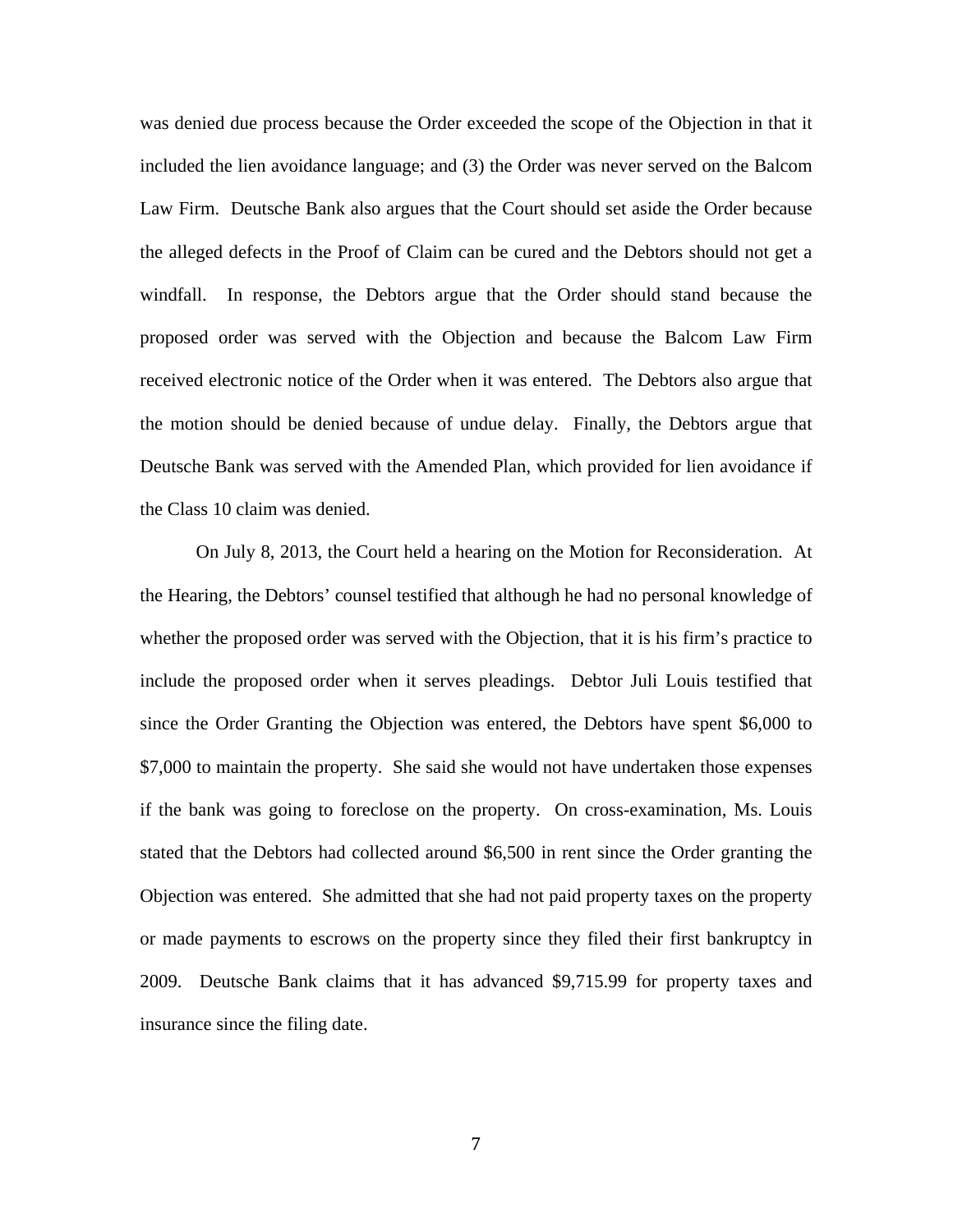After the Hearing, the Court took the matter under advisement and asked the parties to file supplemental briefs. While the matter was under advisement, the UST filed a third Motion to Dismiss that asks the Court to dismiss the case because the Debtors failed to comply with the terms of the Agreed Order [Dkt No. 167].

### **II. LEGAL ANALYSIS**

Our analysis begins with Section 502(j), under which: "[a] claim that has been allowed or disallowed may be reconsidered for cause." 11 U.S.C. § 502(j). Once reconsidered, the claim "may be allowed or disallowed according to the equities of the case." *Id.* Emphasizing this broad grant of authority, Bankruptcy Rule 3008 provides that in reconsidering a claim, the court "shall enter an appropriate order." FED. R. BANKR. P. 3008. This broad discretion is limited, however, by Bankruptcy Rule 9024, which provides that all matters covered by the Bankruptcy Rules are subject to the rules of finality set forth in Rule 60(b) of the Federal Rules of Civil Procedure, except that, if an order allowing or disallowing a claim is entered without a contest – the case here – the one year limitation of Rule 60(b) does not apply. FED. R. BANKR. P. 3008, FED. R. CIV. P. 60(b); *see In re Colley*, 814 F. 2d 1008, 1010 (5th Cir. 1987).

Thus, the "cause" alleged for reconsidering an order disallowing a claim must be "pertinent" to a Rule 60(b) motion. *Colley*, 814 F.2d at 1010. In its Supplemental Brief [Dkt No. 159], Deutsche Bank cites several reasons for reconsidering the Order, which amount to an appeal to general equitable considerations, but these are not "pertinent" to a Rule 60(b) motion. However, Deutsche Bank also complains about due process, which does provide a basis for setting aside a judgment. *Callon Petroleum Co. v. Frontier Ins. Co.*, 351 F. 3d 204, 208 (5th Cir. 2003). Specifically, Deutsche Bank complains that the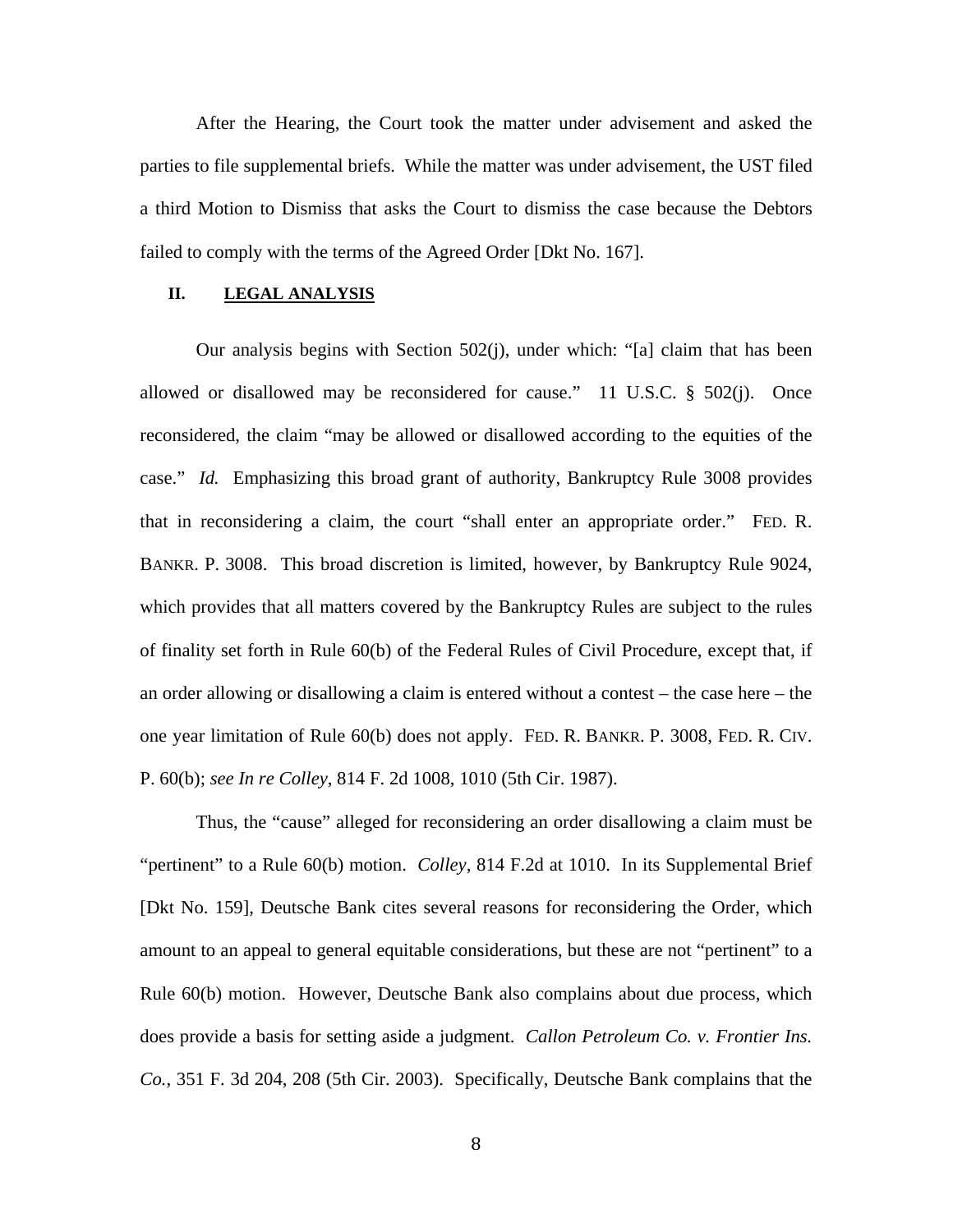Objection and the Order were not properly served on Deutsche Bank, and that, although the Order "canceled and released" Deutsche Bank's liens, the Objection nowhere challenged the validity, extent, or priority of that lien. The Debtors respond, in a seemingly reasonable manner, that the Objection was served on the addresses listed in the proof of claim for payment and notice.

But was Deutsche Bank afforded due process by service on the addresses listed in the proof of claim, or was Deutsche Bank also entitled to service under Bankruptcy Rule 7004? For matters that must be resolved through an adversary proceeding pursuant to Bankruptcy Rule 7001, Bankruptcy Rule 7004(b)(3) requires parties to serve a corporation by mailing a copy of the summons and complaint to the attention of an officer, a managing or general agent, or to any other agent authorized by law to receive service of process. FED. R. BANKR. P. 7004(b)(3). Courts disagree on whether service of an objection to claim requires compliance with Bankruptcy Rule 7004. In fact, there is a split of authority in this district. *Compare In re Wilkinson*, 457 B. R. 530, 548 (Bankr. W.D. Tex 2011) (Clark, J.) (Bankruptcy Rule 7004 does not apply to claim objections), *with In re Perez*, No. 10-52146, 2011 U.S. Bankr. WL 5546959, at \*1 (Bankr. W.D. Tex. Oct. 31, 2011) (King, J.) (Bankruptcy Rule 7004 applies to claim objections). The Court need not resolve this debate in this case, because the nature of the relief sought by the Debtors – avoidance of Deutsche Bank's lien – was of the type described in Bankruptcy Rule  $7001$ ; therefore, service according to Bankruptcy Rule  $7004$  was clearly required for proper and sufficient notice.

 

<sup>&</sup>lt;sup>1</sup> "An adversary proceeding [includes]:  $\dots$  a proceeding to determine the validity, priority, or extent of a lien or other interest in property . . . ." FED. R. BANKR. P. 7001(2).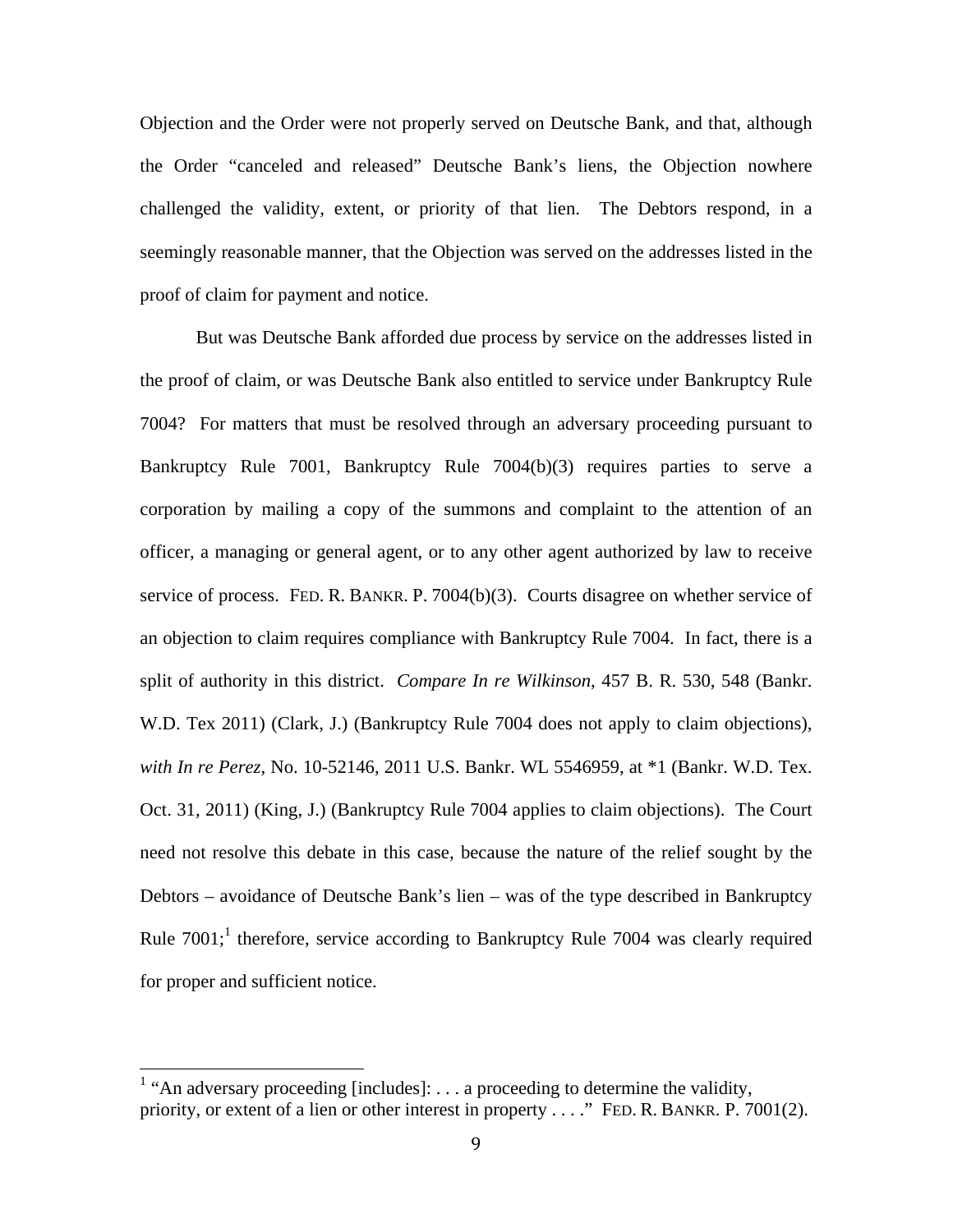Courts also disagree about whether Bankruptcy Rule 7004 requires service on a specifically named individual holding the positions specified in Rule 4(h) of the Federal Rules of Civil Procedure, or only requires the movant to direct service to the "President" or other officer. *See In re Pittman Mech. Contractors*, 180 B.R. 453, 456 (Bankr. E.D. Va. 1995). Regardless, however, serving "Home Loan Services, Inc. c/o Home Loan Services, Inc." does not comply with Bankruptcy Rule 7004. Since the objection sought lien avoidance, but was not served in accordance with Bankruptcy Rule 7004, the Order must be vacated.

The Debtor argues that the lien avoidance provision in the Amended Plan made it unnecessary to either file an adversary proceeding or, presumably, effect service in accordance with Bankruptcy Rule 7004 under *United Student Aid Funds, Inc. v. Espinosa*, 559 U.S. 260 (2010), which upheld the discharge of a student loan in a confirmation order, even though no adversary proceeding had been filed as required by Bankruptcy Rule 7001(6). In *Espinosa*, however, the Court found that the creditor's due process rights had been satisfied by its actual notice of the filing and contents of the plan. *Id.* at 272. In this case, it is hard to see how Deutsche Bank received notice "reasonable" calculated, under all the circumstances, to apprise interested parties of the . . . [legal action]" as required for due process. *Id.*at 272. First, not only was the Objection not filed as an adversary proceeding, there is absolutely no hint in the Objection that the Debtors sought to challenge the "validity, extent, or priority" of Deutsche Bank's lien. Second, although an actual person representing Deutsche Bank, Cassandra J. Richey, had cast a ballet on the plan before the Objection was served, she was not afforded a copy of the Objection. It is not clear what the Debtors "reasonably calculated" to accomplish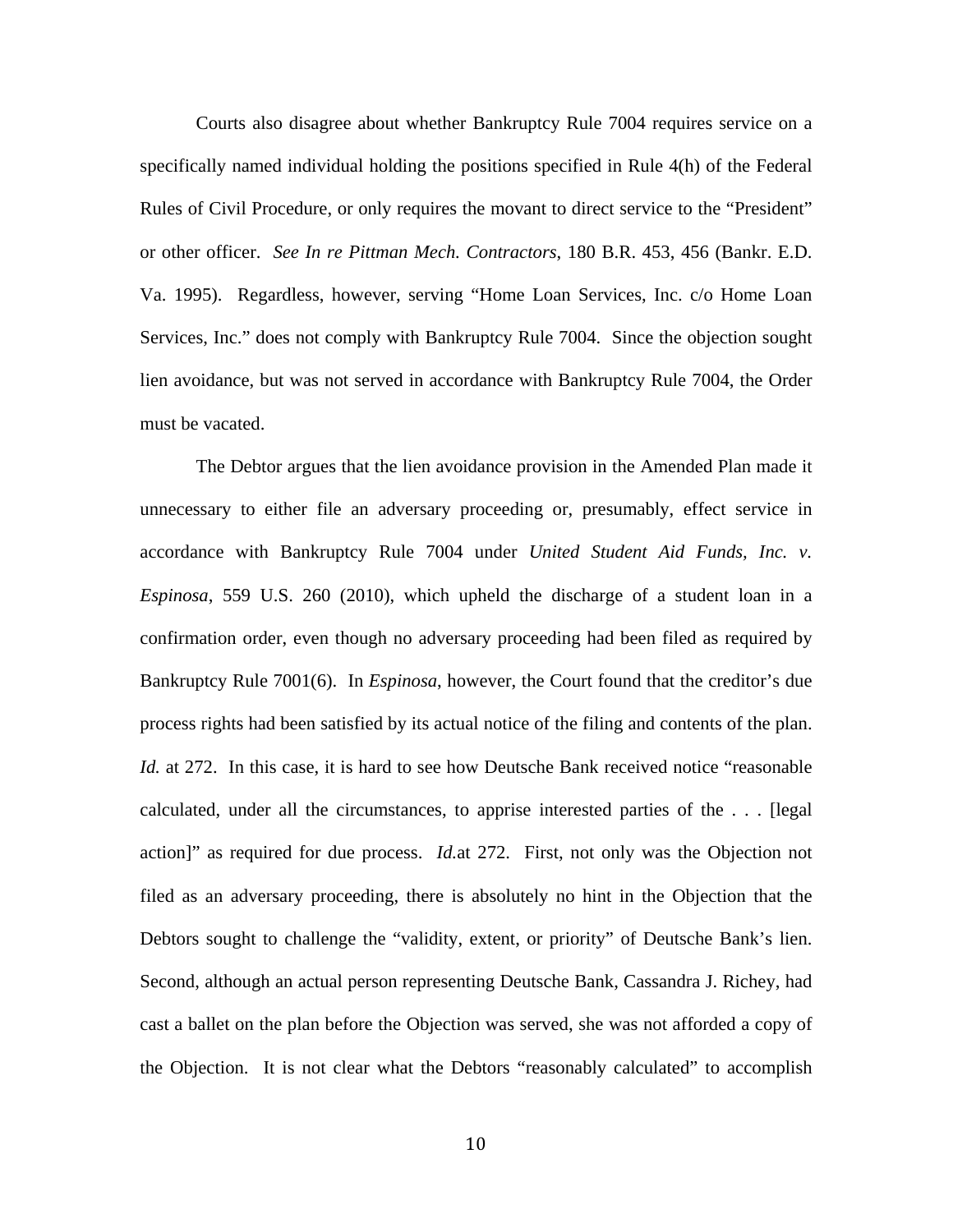with their attempts at notice, but letting Deutsche Bank know that they sought to challenge the lien does not appear to have been their goal.

The Debtors also argue that the provisions of the plan itself are enough to set aside the lien. Indeed, there is some authority in the Fifth Circuit for the proposition that that notice of a plan and actual participation in the case by a secured creditor allows a lien to be avoided by a plan under section 1141(c). *In re Ahern Enters. Inc.*, 507 F. 3d 817, 822 (5th Cir. 2007). But there are also cases that suggest a lien cannot be avoided, even by a plan, absent the filing of an adversary proceeding or a claim objection that makes it clear that a challenge is being made to the "validity, extent, or priority" of the lien. See *In re Kleibrink*, 346 B.R. 734, 750-53 (Bankr. N.D. Tex. 2006), and cases cited therein.

In this case, however, the Amended Plan does not, by itself, set aside the lien. Instead, the Amended Plan makes avoidance of the lien dependent on the outcome of the claim objection by providing in section 4.10.06 that the lien will be "satisfied and released" if the claim is "denied." Since the Order is being vacated, that language in the plan is no longer operative.

There is finally the question of prejudice. Although the one-year limit in Rule 60 does not apply by virtue of Rule 9024 and the fact that the claim objection was not actually litigated, Deutsche Bank waited two years to file this motion. However, in that two-year period nothing has happened. The Debtors have made limited payments on the plan – indeed, the Debtors have enjoyed the protections of the automatic stay for three years while making limited plan distributions, and making no movement to bring this case to a conclusion without the persistent, but patient, prompting of the U.S. Trustee's office. Although the Debtors spent money maintaining the property, they also spent two